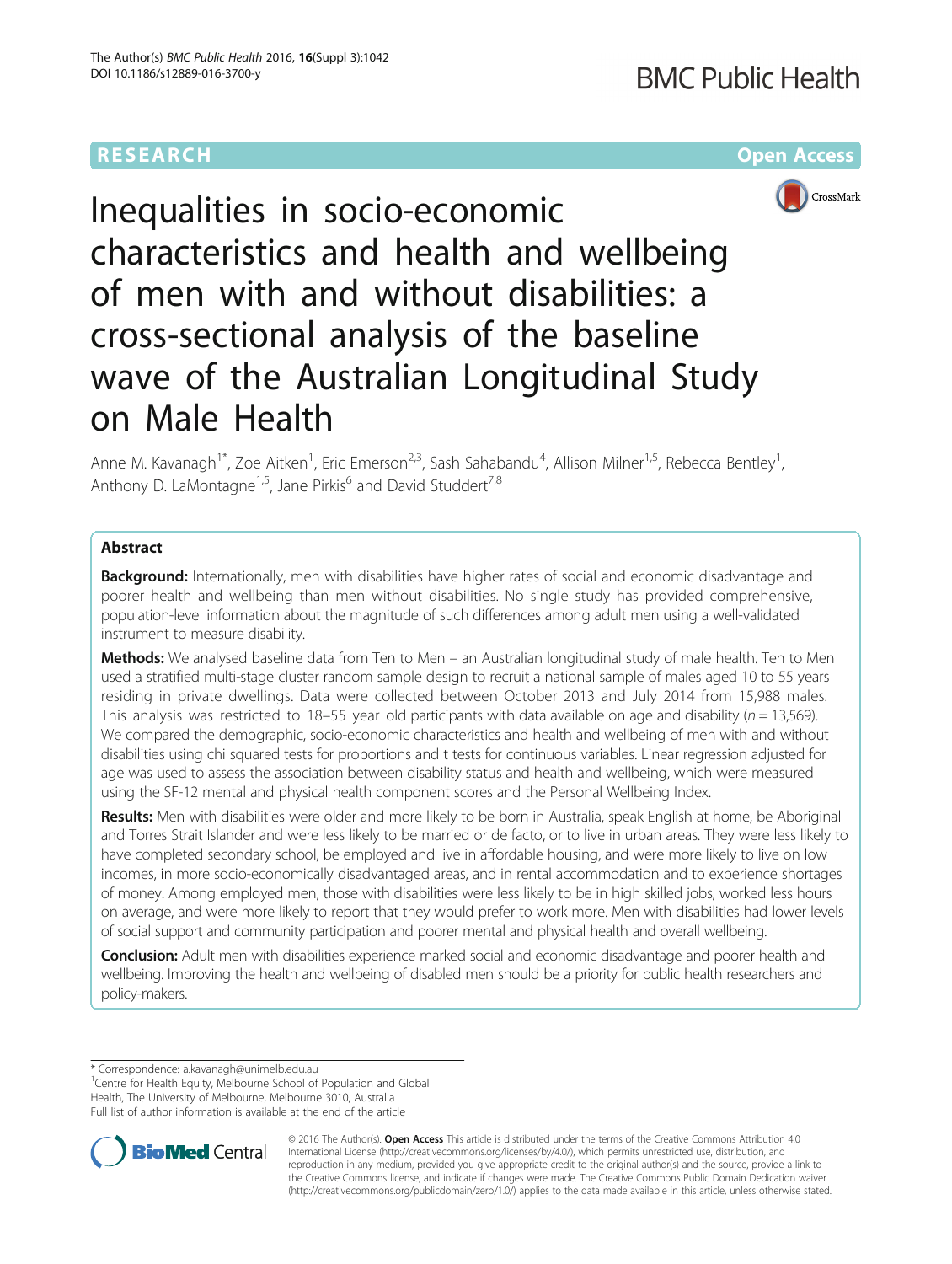# Background

Australians with disabilities have significantly worse life outcomes than their peers without disabilities. They have lower levels of social and economic wellbeing and poorer health on a variety of health status measures, including ones unrelated to their impairment [\[1](#page-7-0), [2\]](#page-7-0). For example, people with disabilities are more likely to be overweight or obese, smoke, be physically inactive and have poor diets; they also have poorer self-rated health, life satisfaction, and mental health [[3](#page-7-0)–[12\]](#page-7-0). They have higher rates of chronic conditions such as diabetes and heart disease and are more likely to use clinical services but less likely to use preventative health care [\[8](#page-7-0), [13](#page-7-0)–[17](#page-7-0)].

The inequalities extend beyond direct measures of health and wellbeing. Compared to Australians without disabilities, Australians with disabilities have lower levels of employment, education, income, community participation and social support, and higher levels of housing stress, poverty and inter-personal violence [\[10, 12](#page-7-0), [18](#page-7-0)–[20](#page-7-0)]. Inequalities between people with and without disabilities in Australia are starker than in other Organisation for Economic Cooperation and Development (OECD) countries. Relative to Australians without disabilities, the income of Australians with disabilities is the lowest of all OECD countries and they have one of the lowest levels of labour force participation [[21\]](#page-7-0). Analyses of national data from the Australian Survey of Disability, Ageing and Carers involving over 30,000 adults revealed that men with disabilities were more likely to experience concentrated disadvantage (i.e. multiple indicators of disadvantage such as low income, housing stress and unemployment) than men without disabilities (22 % vs 5 %) [[22](#page-7-0)]. The disadvantaged circumstances of men with disabilities are likely to have flow on effects to health and wellbeing. Emerging evidence suggests that socioeconomic disadvantage makes a substantial contribution to disability-related inequalities in health [[23](#page-7-0)].

There is an absence of comprehensive analyses of the social, economic and health and wellbeing outcomes between Australian men with and without disabilities that is in part due to the limitations of current studies. Health-related studies do not collect adequate data on disability and rarely include measures of wellbeing. The main source of data on disability in Australia is the Australian Bureau of Statistics (ABS) Survey of Disability, Ageing and Carers, but it has limited socio-economic data on people without disabilities and does not collect information on health [[20](#page-7-0)].

This paper used data collected from adult men who participated in the first wave of the Australian Longitudinal Study of Male Health (Ten to Men) – a large nationally representative study of Australian boys and men which included the Washington Group short set of questions on disability, an internationally validated instrument to measure disability [\[24\]](#page-7-0). We capitalised on the unique combination of disability, social determinants and health and wellbeing data collected in the baseline wave to provide a comprehensive comparison of a large sample of adult men both with and without disabilities across a range of social, economic, and health and wellbeing indicators.

# **Methods**

# Data source

Ten to Men is a national longitudinal study of boys and men aged 10 to 55 years. In waves spaced approximately 2–3 years apart, we will collect data on a range of life domains, including demographic and socio-economic characteristics, physical and mental health and wellbeing, health behaviours, and use and knowledge of health services. The baseline survey was conducted between October 2013 and July 2014. The total sample consisted of 15,988 males, who were sampled using a multi-stage, clustered, random sample design. All eligible males residing in private households were approached, with separate cluster samples drawn from regional strata in order to oversample males from regional areas. Data were collected from males 15 years and older using a self-completion questionnaire and by interview and parent self-completion questionnaire for boys aged 10 to 14 years. The response fraction was 35 %. Response rates for individual questions in the survey varied between 82 and 100 %. More details on the study can be found elsewhere [[25](#page-7-0)].

The sample for this analysis consisted of 13,569 of the 13,884 participants aged 18 to 55 years and excluded those who did not report their age (0.9 %) or did not respond to the disability questions (1.4 %).

## Disability variable

The Ten to Men survey included the Washington Group short set of questions on disability, a widely used instrument for measuring disability which has been validated in many countries [[24\]](#page-7-0). It consists of six questions relating to core functional domains (seeing, hearing, walking, cognition, self-care and communication) with answers reported on a severity scale (no difficulty, some difficulty, a lot of difficulty and cannot do at all). We classified participants as having a disability if they reported that they had a lot of difficulty or cannot do at all on one or more of the core domains [[24\]](#page-7-0).

## Other variables

The survey included questions on a range of demographic and socio-economic variables including age, race/ethnicity, relationship status, education, employment, housing, income and financial security. Age was classified into the following groups: 18 to 24, 25 to 34, 35 to 44, and 45 to 55 years. Variables measuring race/ethnicity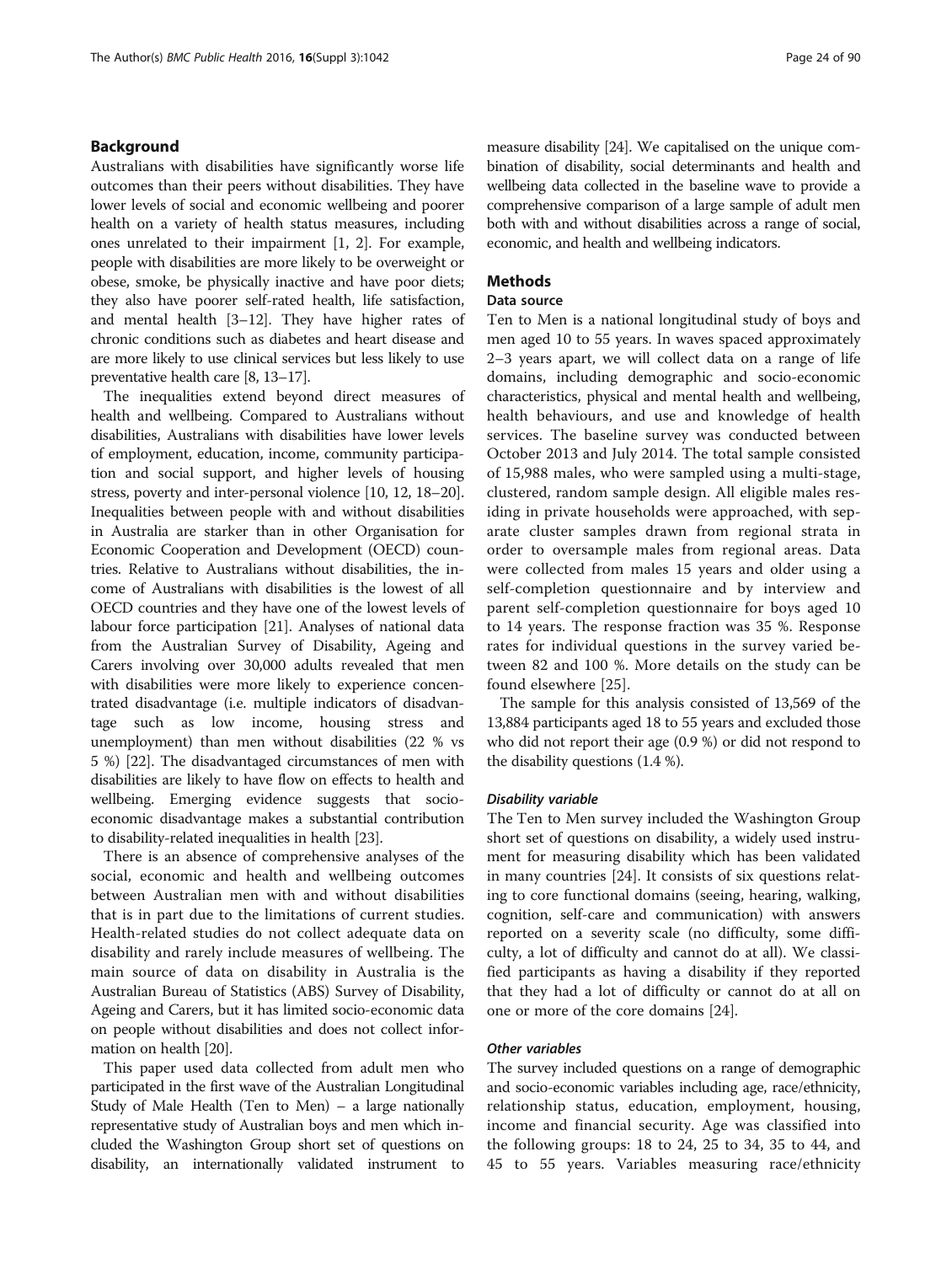included country of birth (Australia, other); language spoken at home (English, other); and Aboriginal and Torres Strait Islander (ATSI, not ATSI). Relationship status was coded as married or in a de facto relationship, separated or divorced or widowed, and single. Area of residence was defined as metropolitan, inner regional, and outer regional. Socio-economic variables included education (did or did not complete secondary school); household income (≥\$150,000, \$100,000 to \$149,999, \$50,000 to \$99,999, \$30,000 to \$49,999, \$1 to \$29,999, nil or negative income), and labour force status (employed, unemployed and looking for work, and not in the labour force). If employed, occupation was classified according to skill level (high, medium and low skill); employment arrangements (permanent, fixed-term or casual, selfemployed); number of hours worked; preference for hours worked in relation to current hours worked (about the right amount, prefer fewer hours, prefer more hours); access to paid leave (e.g. sick or annual leave) (yes, no); experienced shortage of money in the last 12 months (yes, no based on whether they answered yes to one or more of six questions regarding financial security such as could not pay bills on time); housing tenure (outright owner, mortgagor, living in rental accommodation, other); and housing affordability (affordable, unaffordable - defined as paying more than 30 % of household income on accommodation).

Area-level socio-economic disadvantage was categorised using population quintiles of the Index of Relative Socioeconomic Disadvantage (IRSD), measured at Statistical Area Level 1 (SA1), the smallest geographic unit in the Australian Standard Geographic Classification. The IRSD is a composite index that summarises a range of information about the economic and social conditions of the people living within specific geographic areas [[26](#page-7-0)]. A low IRSD score indicates relatively greater disadvantage.

Social support was measured using eight questions relating to emotional and informational support developed for the Medical Outcomes Study [\[27\]](#page-7-0). The questions elicit the availability of different kinds of support, which is graded on a five point scale ranging from "none of the time" to "all of the time". Responses to these questions were summed and described as a continuous variable. Social participation was measured using three variables: current active membership in a club or association (yes, no), participation in ongoing community service activities (yes, no), and frequency of attendance at events that bring people together, such as fetes, festivals and community events (very often/often/sometimes, rarely/never). Participants were also asked about any experience of discrimination over the past two years, which was coded as no (never) or yes (rarely, occasionally, fairly often, very often).

Several of the many measures of general health and wellbeing collected in Ten to Men were used in this analysis. The Physical Component Summary (PCS) and the Mental Component Summary (MCS) scores are summary measures of physical health and mental health, respectively, derived from the Short Form 12 (SF-12) health survey [[28](#page-7-0)]. The summary scores are validated, psychometrically based measures that are standardised to a mean of 50 and standard deviation of 10, and a range from 0 (worst health) to 100 (best health). The Personal Wellbeing Index – Adult (PWI-A) is a multiitem scale which measures subjective wellbeing [[29](#page-8-0)]. The PWI-A is based on responses to seven questions that measure satisfaction within specific life domains: standard of living, health, life achievements, personal relationships, safety, feeling part of a community, and future security. Responses are recorded on an 11-point Likert scale ranging from 0 (completely dissatisfied) to 10 (completely satisfied). We analysed the seven domains individually and in aggregate via the PWI-A, which is created by summing the seven items to yield an overall score of subjective wellbeing.

#### Statistical analysis

First, we calculated the population-weighted prevalence of disability among Australian men aged 18 to 55 years, by age group. We compared the patterns of demographic, social and economic variables between men with and without disabilities using proportions and means, and tested for differences using Chi squared and  $t$  tests respectively. To ensure that any differences in health and wellbeing between the groups were not confounded by systematic differences in the distribution of age, we also used population weighted linear regression analysis that adjusted for age.

The sample weights used in the weighted estimates (prevalence and age-adjusted health and wellbeing comparison) were calculated based on the inverse of the probability of selection at the level of the individual participant [[30\]](#page-8-0).

The number and proportion of missing observations for each variable are described in Additional file [1](#page-6-0): Table S1.

# Results

# Demographic characteristics

In total, 957 men in the sample were classified as having a disability, a population weighted prevalence of 6.8 % (95 % CI 6.8 %, 6.8 %). The population-weighted prevalence of disability was 6.4 % (95 % CI 6.3 %, 6.4 %) among men aged 18–24, 5.9 % (95 % CI 5.9 %, 6.0 %) among 25–34 year olds, 6.0 % (95 % CI 6.0 %, 6.1 %) among 35–44 year olds and 8.4 % (95 % CI 8.4 %, 8.5 %) among 45–55 year olds.

Compared to men without disabilities, men with disabilities were older and were more likely to be born in Australia, speak English at home, and be ATSI (Table [1](#page-3-0)).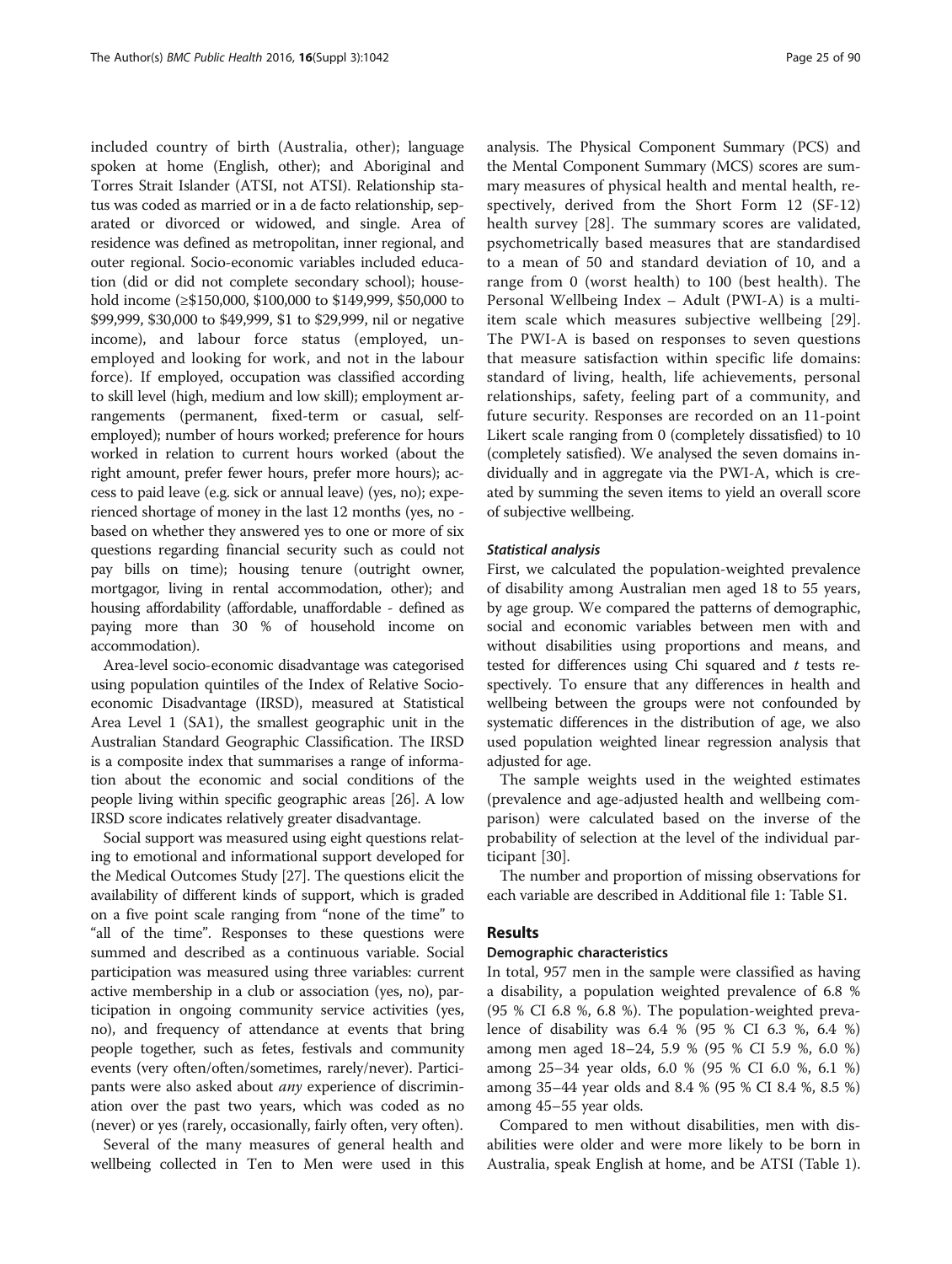<span id="page-3-0"></span>

| Table 1 Demographic characteristics of men with and without |  |  |  |
|-------------------------------------------------------------|--|--|--|
| disabilities                                                |  |  |  |

|                            | Disability   |      | No disability |      | $P$ value   |
|----------------------------|--------------|------|---------------|------|-------------|
|                            | $\mathcal N$ | %    | $\sqrt{n}$    | %    |             |
| Age                        |              |      |               |      |             |
| 18-24 years                | 126          | 13.4 | 1844          | 14.6 | p < 0.001   |
| 25-34 years                | 190          | 20.2 | 2866          | 22.7 |             |
| 35-44 years                | 242          | 25.7 | 3833          | 30.4 |             |
| 45-55 years                | 384          | 40.8 | 4084          | 32.3 |             |
| Mean, SD                   | 39.5         | 11.0 | 38.0          | 10.6 | p < 0.001   |
| Country of birth           |              |      |               |      |             |
| Australia                  | 775          | 82.3 | 9597          | 76.0 | p < 0.001   |
| Other                      | 167          | 17.7 | 3030          | 74.0 |             |
| Language spoken at home    |              |      |               |      |             |
| English                    | 870          | 94.2 | 11,405        | 91.3 | $p = 0.003$ |
| Other                      | 54           | 5.8  | 1081          | 8.7  |             |
| Indigenous status          |              |      |               |      |             |
| Not ATSI                   | 888          | 95.1 | 12,308        | 97.9 | p < 0.001   |
| <b>ATSI</b>                | 46           | 4.9  | 267           | 2.1  |             |
| Relationship status        |              |      |               |      |             |
| Married/de facto           | 518          | 55.7 | 8501          | 67.8 | p < 0.001   |
| Separated/widowed/divorced | 118          | 12.7 | 773           | 6.2  |             |
| Single                     | 294          | 31.6 | 3261          | 26.0 |             |
| Area of residence          |              |      |               |      |             |
| City                       | 469          | 49.8 | 7427          | 58.9 | p < 0.001   |
| Inner regional             | 262          | 27.8 | 2817          | 22.3 |             |
| Outer regional             | 210          | 22.3 | 2374          | 18.8 |             |

On the other hand, men with disabilities were less likely to be residing in metropolitan areas or living in a married or de facto relationship.

## Socio-economic characteristics

Men with disabilities were more disadvantaged than non-disabled men on all but two of the 12 socioeconomic variables analysed (Table [2](#page-4-0)). They were less likely to have completed secondary school (39 % vs 62 %) and live in affordable housing (55 % vs 63 %) and were more likely to live on low incomes, in more socioeconomically disadvantaged areas (28 % vs 18 %), live in rental accommodation (41 % vs 29 %) and to experience shortages of money (55 % vs 30 %).

Men with disabilities were much less likely to be employed than their non-disabled counterparts (63 % vs 87 %). Among those who were employed, men with disabilities were less likely to be in high skilled jobs (26 % vs 39 %), worked fewer hours per week (on average 39 vs 42 h) and were more likely to report that they would prefer to work more (24 % vs 16 %). However, there were no statistically significant differences between workers with and without disabilities with respect to employment arrangements and access to paid leave.

# Social support, participation and discrimination

Men with disabilities had lower levels of social support (mean score of 60 vs 71), were less likely to be a member of club or association (29 % vs 39 %), to have participated in community service (19 % vs 25 %), and to attend community events (26 % vs 37 %), whereas they were substantially more likely to have experienced discrimination (61 % vs 46 %) (Table [3\)](#page-4-0).

## Health and wellbeing

For every one of the health and wellbeing measures examined, mean scores were lower among men with disabilities than they were among men without them (PCS: 45.5 vs 54.5; MCS: 41.5 vs 50.5; PWI-A: 54.4 vs 71.5) (Table [4](#page-5-0)). For the variables describing satisfaction with each of the life domains, there was a 1.3 to 2.3 point difference between people with and without disabilities.

Men with disabilities scored 16.8 points lower (95 % CI −18.7, −14.9) on the PWI-A after adjusting for age in the regression analyses, the PCS score was on average 9.4 points lower (95 % CI −10.5, −8.4) and the MCS score was 8.8 points lower (95 % CI −9.8, −7.7). Overall adjusting for age had trivial effects on the size of these differences (see Additional file [2](#page-6-0): Table S2 for coefficients).

#### **Discussion**

This analysis of data gathered in a large national study of adult Australian men showed that men with disabilities had higher levels of social and economic disadvantage and poorer health and wellbeing than their non-disabled peers. They were disadvantaged on most socio-economic indicators across all domains, including education, employment, working conditions, housing, income, education, and discrimination. They also had lower levels of: (1) community participation and social support; and (2) life satisfaction across all domains and lower levels of overall wellbeing, measured using SF-12 summary scores and the PWI-A.

Nearly seven percent of our sample was classified as disabled, however, there is a lack of international and national consensus on how best to measure disability in large-scale surveys [[31](#page-8-0)–[33](#page-8-0)]. As a result, disability prevalence estimates are strongly influenced by variation in conceptual or legal definitions of disability and the methods used to operationalise them. The majority of previous Australian surveys of disability, socio-economic conditions and health have relied on responses to a single question about disability which asked participants whether they had an impairment, long-term health condition, or disability which restricted everyday activities and lasted, or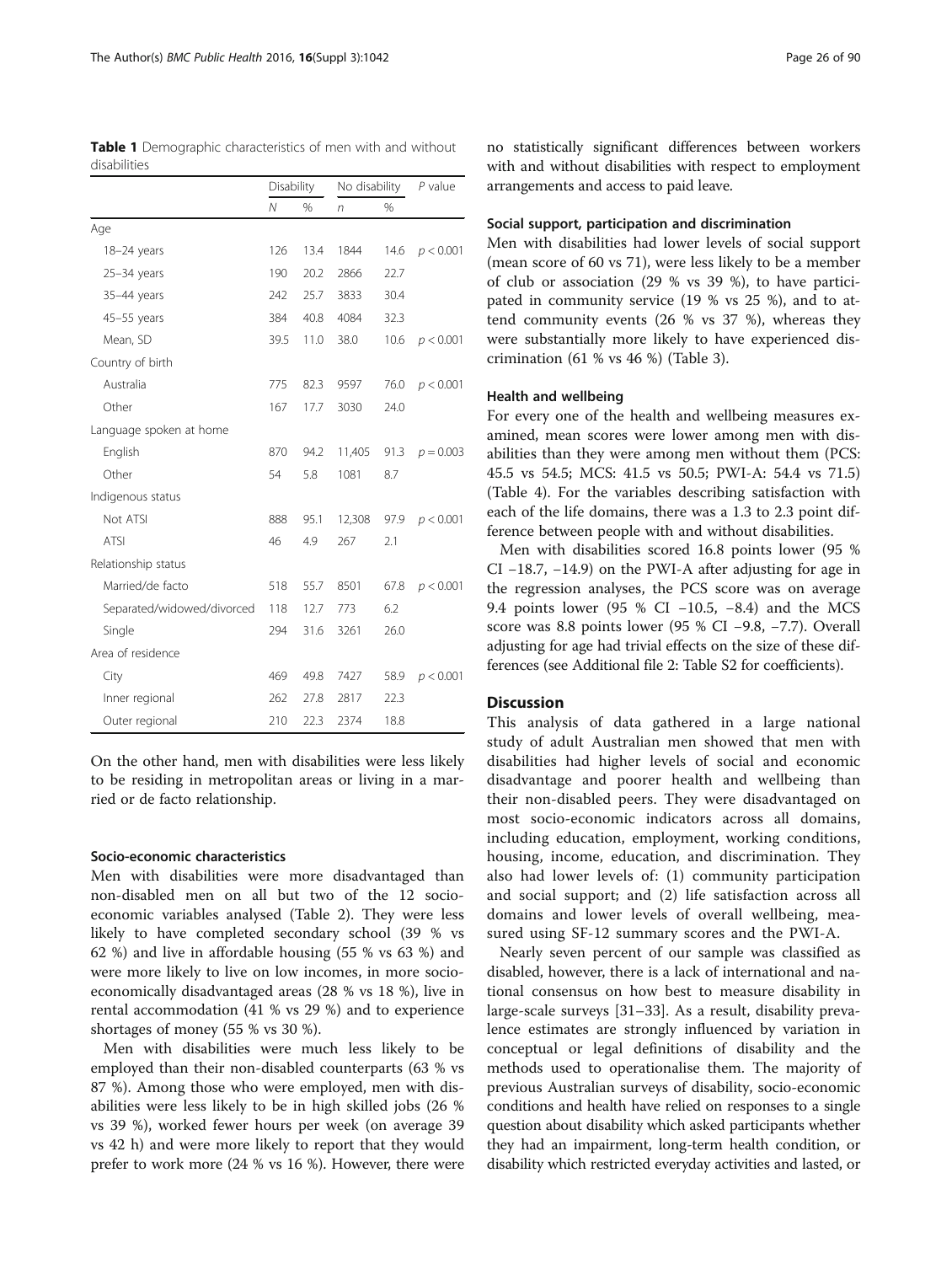|                                      | Disability |      | No disability |      | P value     |
|--------------------------------------|------------|------|---------------|------|-------------|
|                                      | n          | %    | n             | %    |             |
| Education                            |            |      |               |      |             |
| Completed secondary                  | 357        | 39.4 | 7598          | 61.9 | p < 0.001   |
| Did not complete secondary           | 549        | 60.6 | 4678          | 38.1 |             |
| Household income (annual)            |            |      |               |      |             |
| $\geq$ \$150,000                     | 92         | 11.8 | 2417          | 22.3 | p < 0.001   |
| \$100,000-\$149,999                  | 124        | 15.9 | 2901          | 26.8 |             |
| \$50,000–\$99,999                    | 268        | 34.4 | 3773          | 34.8 |             |
| \$30,000-\$49,999                    | 142        | 18.2 | 1108          | 10.2 |             |
| \$1-\$29,999                         | 144        | 18.5 | 561           | 5.2  |             |
| Nil/negative                         | 9          | 1.2  | 70            | 0.7  |             |
| Labour force status                  |            |      |               |      |             |
| Employed                             | 578        | 63.1 | 10,808        | 87.2 | p < 0.001   |
| Unemployed                           | 127        | 13.9 | 984           | 7.9  |             |
| Not in the labour force              | 211        | 23.0 | 597           | 4.8  |             |
| Skill level <sup>a</sup>             |            |      |               |      |             |
| High                                 | 142        | 26.4 | 4022          | 39.1 | p < 0.001   |
| Medium                               | 209        | 38.8 | 3692          | 35.9 |             |
| l ow                                 | 187        | 34.8 | 2581          | 25.1 |             |
| Employment arrangements <sup>a</sup> |            |      |               |      |             |
| Permanent                            | 378        | 67.1 | 7447          | 70.0 | $p = 0.113$ |
| Fixed term/casual                    | 99         | 17.6 | 1540          | 14.5 |             |
| Self employed                        | 86         | 15.3 | 1646          | 15.5 |             |
| Number of hours worked <sup>a</sup>  |            |      |               |      |             |
| Mean, SD                             | 39.3       | 19.3 | 41.7          | 15.9 | p < 0.001   |
| Hours of work preferred <sup>a</sup> |            |      |               |      |             |
| About right amount                   | 243        | 43.9 | 5606          | 52.7 | p < 0.001   |
| Prefer fewer hours                   | 179        | 32.3 | 3357          | 31.6 |             |
| Prefer more hours                    | 132        | 23.8 | 1673          | 15.7 |             |
| Access to paid leave <sup>a</sup>    |            |      |               |      |             |
| Yes                                  | 312        | 65.0 | 6217          | 68.5 | $p = 0.111$ |
| No                                   | 168        | 35.0 | 2862          | 31.5 |             |
| Shortage of money                    |            |      |               |      |             |
| No                                   | 410        | 45.1 | 8612          | 70.2 | p < 0.001   |
| Yes                                  | 500        | 55.0 | 3663          | 29.8 |             |
| Housing tenure                       |            |      |               |      |             |
| Outright owner                       | 134        | 14.8 | 1881          | 15.2 | p < 0.001   |
| Mortgagor                            | 341        | 37.7 | 6302          | 51.1 |             |
| Rented accommodation                 | 371        | 41.0 | 3530          | 28.6 |             |
| Other                                | 59         | 6.5  | 626           | 5.1  |             |
| Housing affordability                |            |      |               |      |             |
| Affordable                           | 425        | 55.2 | 6800          | 63.2 | p < 0.001   |
| Unaffordable                         | 345        | 44.8 | 3960          | 36.8 |             |

<span id="page-4-0"></span>Table 2 Socioeconomic characteristics of men with and without disabilities

Table 2 Socioeconomic characteristics of men with and without disabilities (Continued)

| <b>SFIFA</b>                    |     |      |           |      |           |
|---------------------------------|-----|------|-----------|------|-----------|
| Q5 (less disadvantaged)         | 102 |      | 10.8 2406 | 19.1 | p < 0.001 |
| Q4                              | 152 | 16.1 | 2759      | 219  |           |
| Q3                              | 198 | 21 O | 2957      | 234  |           |
| Q <sub>2</sub>                  | 226 | 24.0 | 2279      | 18.1 |           |
| Q1 (more disadvantaged)         | 264 | 28.0 | -2221     | 176  |           |
| <sup>a</sup> Among employed men |     |      |           |      |           |

was likely to last, for a period of six months or more. Using this definition, the estimated prevalence of disability among 15 to 54 year old men was 18.1 % in the most recent wave of the Household, Income and Labour Dynamics in Australia Survey (HILDA) (unpublished analysis). The ABS Survey of Disability, Ageing and Carers, which uses an extensive range of questions to determine disability status and characteristics, found the crude prevalence of any disability among 15 to 54 year old males was 11.2 % and the prevalence of severe disabilities was 2.3 % [[20](#page-7-0)].

Our findings correspond with those of previous Australian studies using HILDA and the ABS surveys – the Survey of Disability, Ageing and Carers and General Household Social Survey [\[12, 22](#page-7-0), [34](#page-8-0)–[37\]](#page-8-0). However, this paper adds to the existing literature by covering a broader range of social and economic domains and indicators of health and wellbeing and using an internationally validated instrument to measure disability. Moreover, whereas previous studies have focused largely on health status measures, ours includes measures of subjective wellbeing or life satisfaction. While our estimates of the associations

Table 3 Social support, participation, and discrimination of men with and without disabilities

|                      | Disability |      | No disability |      | $P$ value |
|----------------------|------------|------|---------------|------|-----------|
|                      | n          | %    | n             | %    |           |
| Social support       |            |      |               |      |           |
| Mean (SD)            | 60.1       | 30.0 | 70.5          | 26.1 | p < 0.001 |
| Group membership     |            |      |               |      |           |
| Yes                  | 268        | 29.4 | 4758          | 38.9 | p < 0.001 |
| No                   | 643        | 70.6 | 7472          | 61.1 |           |
| Community service    |            |      |               |      |           |
| Yes                  | 171        | 18.8 | 3081          | 25.2 | p < 0.001 |
| <b>No</b>            | 739        | 81.2 | 9155          | 74.8 |           |
| Community events     |            |      |               |      |           |
| Sometimes/very often | 234        | 25.7 | 4573          | 37.3 | p < 0.001 |
| Never/rarely         | 677        | 74.3 | 7698          | 62.7 |           |
| Discrimination       |            |      |               |      |           |
| No                   | 347        | 39.0 | 6612          | 54.4 | p < 0.001 |
| Yes                  | 544        | 61.1 | 5540          | 45.6 |           |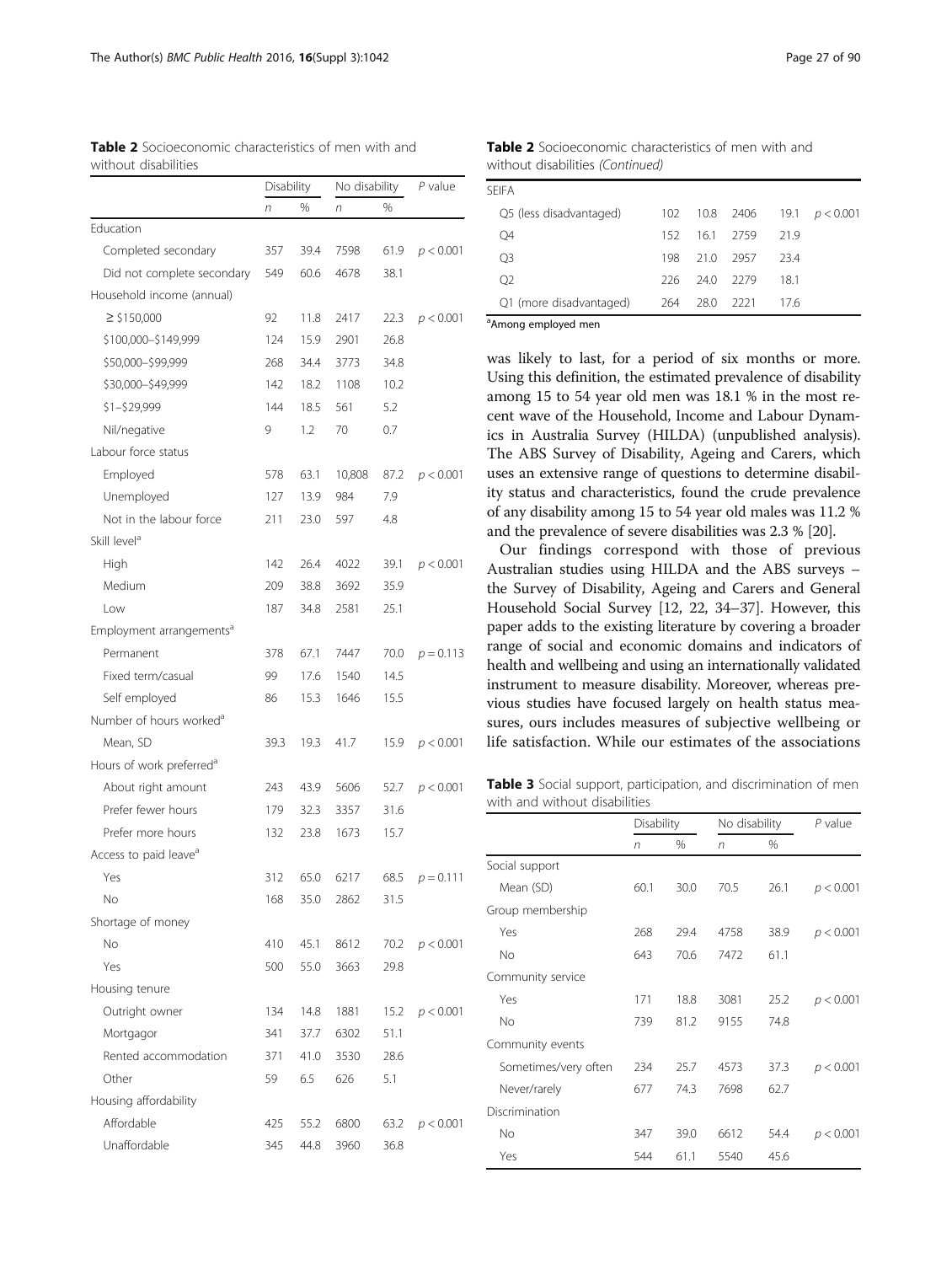<span id="page-5-0"></span>

| Table 4 Health and wellbeing of men with and without |  |  |  |  |
|------------------------------------------------------|--|--|--|--|
| disabilities                                         |  |  |  |  |

|                                | Disability |           | No disability |      | P value   |
|--------------------------------|------------|-----------|---------------|------|-----------|
|                                | Mean       | <b>SD</b> | Mean          | SD   |           |
| SF-12 Physical Component Score | 45.4       | 11.8      | 54.5          | 6.6  | p < 0.001 |
| SF-12 Mental Component Score   | 41.5       | 11.9      | 50.5          | 8.7  | p < 0.001 |
| Personal Wellbeing Index       | 54.4       | 21.8      | 71.5          | 16.2 | p < 0.001 |
| Satisfaction with life domains |            |           |               |      |           |
| Standard of living             | 5.9        | 2.6       | 7.4           | 2.0  | p < 0.001 |
| Health                         | 4.5        | 2.6       | 6.8           | 2.0  | p < 0.001 |
| Life achievements              | 4.8        | 2.9       | 6.8           | 2.2  | p < 0.001 |
| Personal relationships         | 6.2        | 3.1       | 7.5           | 2.4  | p < 0.001 |
| Safety                         | 7.0        | 2.8       | 8.3           | 1.8  | p < 0.001 |
| Feeling part of a community    | 5.1        | 2.9       | 6.8           | 2.3  | p < 0.001 |
| Future security                | 4.8        | 3.1       | 6.8           | 2.4  | p < 0.001 |

between disability and socio-economic disadvantage and disability and mental health are consistent with those found elsewhere, the differences we report are higher than reported previously. For example, previous analyses of HILDA have reported a 2–3 point lower MCS score among people with disabilities [[35, 36](#page-8-0)], while we estimated a nine point difference (nearly one standard deviation) in Ten to Men. This difference probably reflects the way disability was coded using the Washington Group questions, where we only categorised people as disabled who reported 'a lot of difficulty or could not do at all' across at least one of the six core domains. Although HILDA uses SF-36 and Ten to Men uses SF-12, this is not a convincing explanation for the discrepancy because validation studies in European countries found very high correlations between the component scores derived from the SF-12 and SF-36 [\[38](#page-8-0)].

#### Strengths and limitations

The strengths of the study are its national scope, large sample size, comprehensive range of measures across multiple domains of the social determinants of health, and use of well-validated measures of disability and wellbeing. This study used the Washington Group questions to classify disability, a measurement tool designed to improve disability statistics and enable better comparisons of data, which has been validated internationally. The Washington Group questions are a significant advance on this approach. Additionally, this study uses the PWI-A to measure wellbeing. No study has previously examined the relationship between disability and a well-validated measure of personal wellbeing. Wellbeing is a positive construct, which may have a different relationship with disability compared to outcomes describing poor health.

The study also has a number of limitations. The response fraction was 35 % and thus selection bias due to non-response was likely. Adult participants in Ten to Men were slightly older than the general population they represent, more likely to have been born in Australia and to live in regional areas (reflecting the oversampling of these areas). The question of discrimination did not ask about types of discrimination (e.g. race/ethnicity, gender, disability) and so we were unable to determine the extent to which people with disabilities were exposed to disability-related discrimination. We used the MCS and PCS of SF-12 to measure health status, however the SF-12 includes questions (e.g. difficulty climbing stairs) that overlap with Washington Group questions (e.g. difficulty walking) and therefore we would expect lower scores among people with disabilities. In contrast, the PWI-A is a global measure of satisfaction across a range of life domains and we demonstrate approximately one standard deviation difference in PWI-A between people with and without disabilities and substantial differences across all domains of life.

Because the adult Ten to Men questionnaire was administered as a self-complete postal questionnaire in English it is likely to under-represent men who have difficulty reading and responding to a questionnaire due to visual, intellectual or cognitive impairments, or for whom English is not their first language. This is likely to result in an underestimate of disability prevalence and reduce the generalisability of the results to the Australian population. The lower prevalence of disability among men not born in Australia and men who did not speak English at home may reflect the fact that people who migrate tend to be healthier.

Disability is a contested concept and approaches to measurement have varied substantially [[32](#page-8-0), [39](#page-8-0)]. Our definition of disability was based on the Washington Group questions. Caution must be exercised in interpreting comparisons of our prevalence estimates with those from prior Australian studies. We were unable to use ABS modules for disability in Ten to Men because they are designed to be administered face-to-face and the ABS Survey of Disability, Ageing and Carers is wider in scope and includes people living in private dwellings, self-care retirement villages and establishments providing long-term cared accommodation. A population-based Norwegian study of adults aged 20 to 67 years compared ten approaches to measurement of disability including modified versions of the Washington Group questions and the ABS short form module. They found low concordance between the Washington Group questions and the ABS short module (kappa 0.14); only 47 % of people defined as having a disability using either approach were classified as disabled using both (this was 63 % for severe disability) [[40](#page-8-0)]. Because the Washington Group questions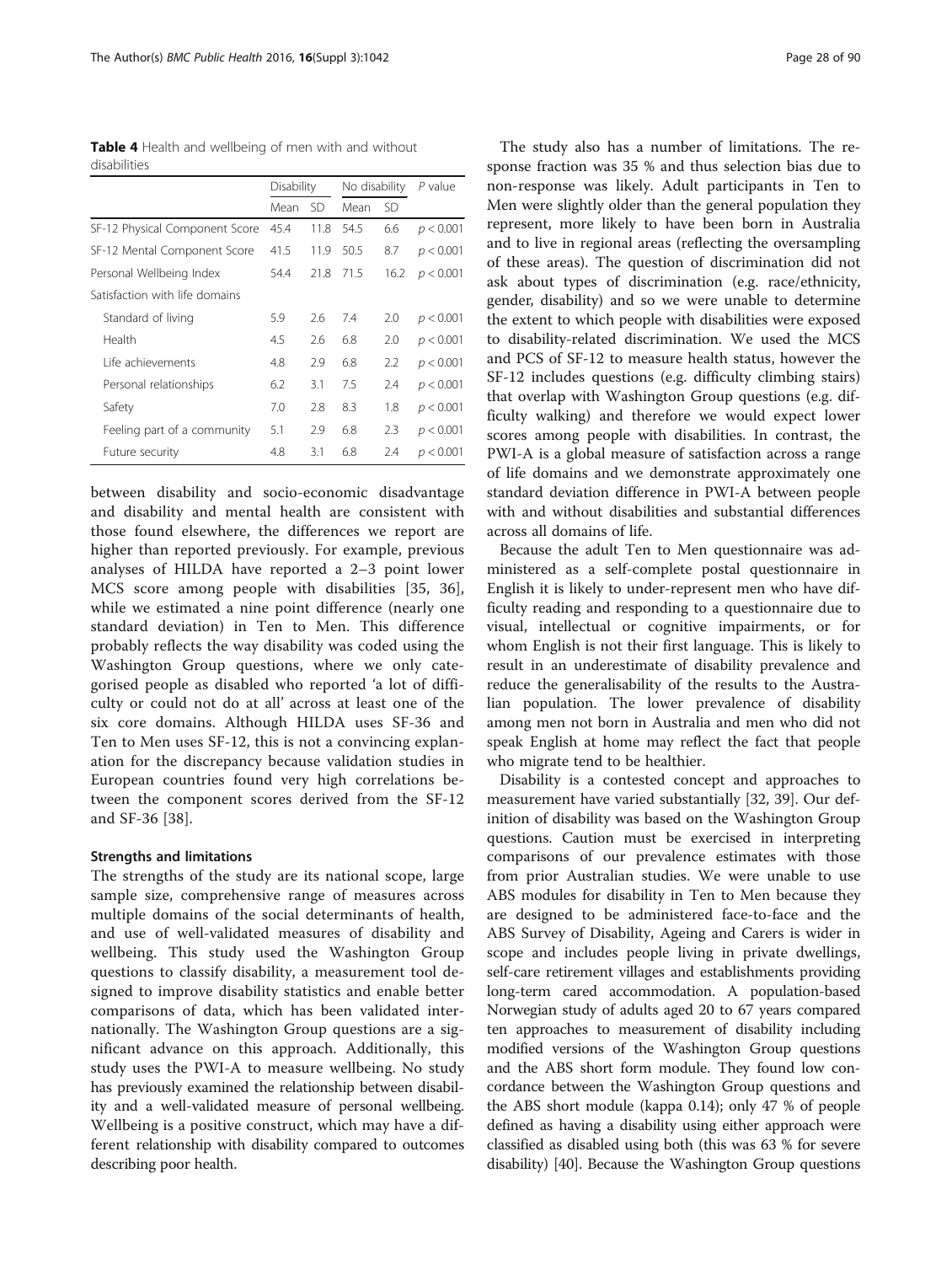<span id="page-6-0"></span>have four response categories describing severity of the disability, multiple disability definitions can be created with different prevalence estimates. The Washington Group recommended the use of a cut-off of 'a lot of difficulty' or 'cannot do at all' recorded for at least one of the core domains for use in reporting of disability statistics [[32](#page-8-0)]. Other criticisms of the Washington Group questions include that that they are relatively insensitive to detection of people with mental health problems because emotional functioning is not included in the core domains, and they classify many people with mild to moderate disability as non-disabled, even though they experience important limitations in their daily lives [\[5,](#page-7-0) [33, 41\]](#page-8-0). As people with mental health problems are more likely to experience disadvantage and have poorer overall health than people without disabilities, we believe that our estimates of associations between disability and socio-economic disadvantage and health and wellbeing are conservative.

We could not examine whether the socio-economic disadvantage experienced by men with disabilities contributed to inequalities in health and wellbeing between men with and without disabilities because this analysis is cross-sectional, and socio-economic disadvantage is likely to be both a cause and consequence of disability. However, given the well-established knowledge base about the social determinants of health and wellbeing it is likely that the disadvantaged socio-economic circumstances of men with disabilities make a substantial contribution to their poorer health.

# Future research directions

We classified men as having a disability if they reported a lot of difficulty or could not do activities across one or more of six core domains. Future analyses could explore a range of different cut-offs and compare outcomes among men with different types of impairments as previous research has shown that people with psychological and intellectual impairments tend to fare worse on socio-economic and health outcomes than people with sensory and speech and physical impairments [[12, 22\]](#page-7-0).

Analysis of the wealth of data on health behaviours; mental and physical health and wellbeing; and health service use collected in Ten to Men will provide further insight into the extent of disability-related health inequalities in Australian men. Ten to Men presents a unique opportunity to explore the health and wellbeing of disabled males over the short and longer term. This is particularly important because Australia is undergoing massive reform in the delivery of disability services with the introduction of the National Disability Insurance Scheme (NDIS). The NDIS provides individualised funding and support to Australians with severe, permanent disabilities. Ten to Men will provide an opportunity to track whether the implementation of the NDIS reduces

disability-related socio-economic and health inequalities. Finally, the Washington Group questions were included in the second wave of Ten to Men and thus it will be possible to identify the men who acquire a disability and assess the causes and consequences of disability acquisition.

# Policy directions

Our findings demonstrate that Australian men with disabilities might be considered a 'vulnerable population' because they experience concentrated disadvantage that places them at higher risk of poor health and wellbeing than their non-disabled peers [\[42](#page-8-0), [43\]](#page-8-0). While the NDIS is a welcome policy reform it will not necessarily solve the social and economic disadvantage and poorer health and wellbeing of men with disabilities because it does not fund housing, employment services, education or health services which will continue to be funded and provided under current state and federal arrangements. This means that policies and services that can address the socio-economic disadvantage and poorer health and wellbeing of men with disabilities will happen outside the NDIS. The results of these analyses highlight the importance of addressing social and economic disadvantage to improve the health of men with disabilities. This will require cross-sectoral engagement beyond the disability and health sectors and responses tailored to the particular concerns of Australian men with disabilities.

# Conclusion

Adult men with disabilities experience considerable social and economic disadvantage and poorer health and wellbeing than their non-disabled peers. They have been an under-recognised group in public health research and policy and require specific attention. Ten to Men is a unique international resource that can be used to better understand the lives of Australian men with disabilities.

# Additional files

[Additional file 1: Table S1.](dx.doi.org/10.1186/s12889-016-3700-y) Missing observations for variables in the analysis (analytic sample, n=13,569). (DOCX 23 kb)

[Additional file 2: Table S2.](dx.doi.org/10.1186/s12889-016-3700-y) Population weighted age-adjusted linear regression coefficients comparing health outcomes for men with disability compared to those with no disability. (DOCX 17 kb)

#### Abbreviations

ABS: Australian Bureau of Statistics; ATSI: Aboriginal and Torres Strait Islander; HILDA: Household Income & Labour Dynamics in Australia (panel study); IRSD: Index of Relative Socio-economic Disadvantage; MCS: Mental Component Summary score of the Short Form 12; NDIS: National Disability Insurance Scheme; PCS: Physical Component Summary score of the Short Form 12; PWI-A: Personal Wellbeing Index—Adult; SA1: Statistical Area Level 1; SF-12: Short Form 12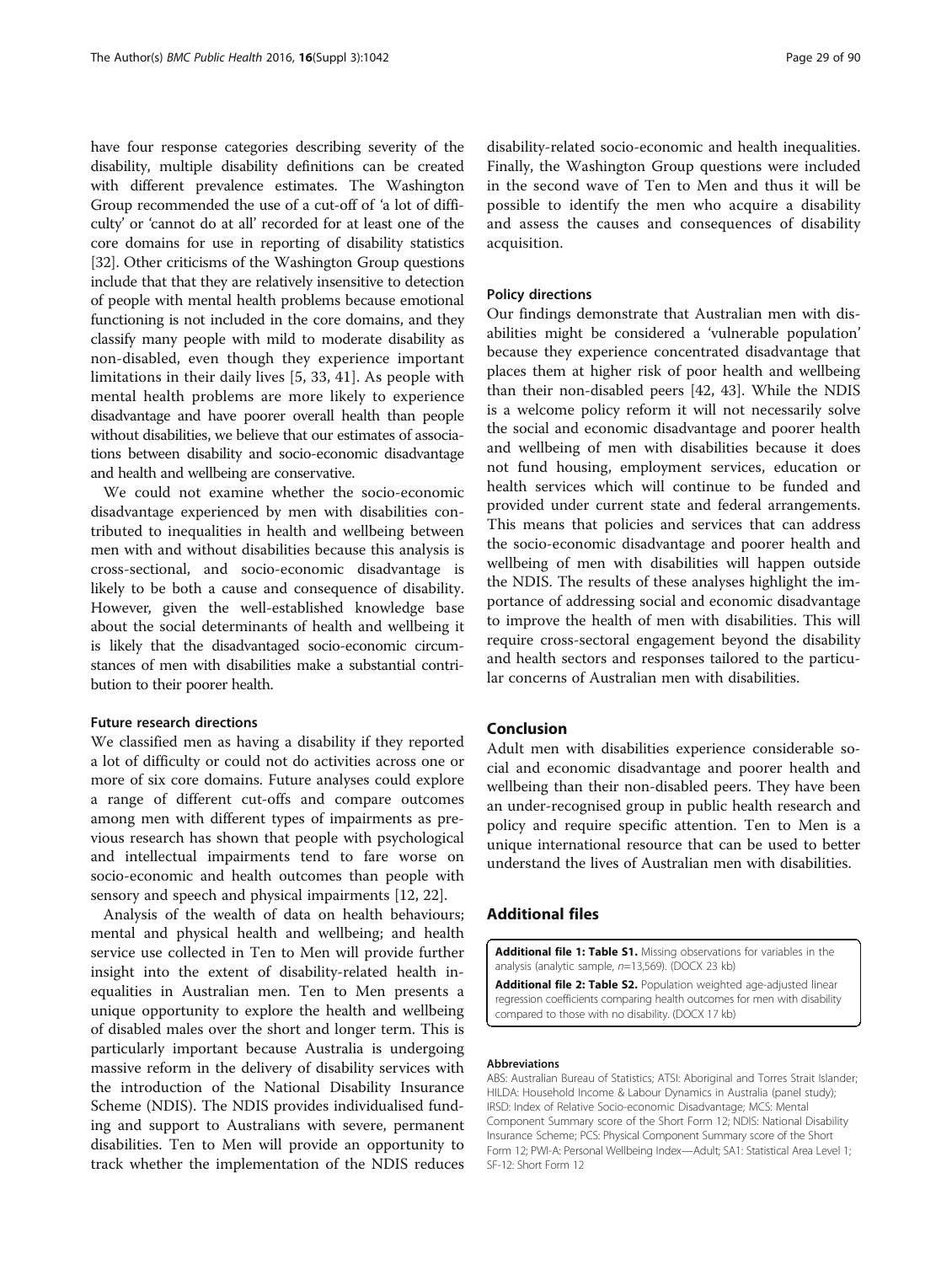#### <span id="page-7-0"></span>Acknowledgements

The research on which this paper is based on was conducted as part of the Australian Longitudinal Study on Male Health by the University of Melbourne. We are grateful to the Australian Government Department of Health for funding and to the boys and men who provided survey data.

#### Declaration

Publication of this article was funded by the Ten to Men Study. This article has been published as part of BMC Public Health Vol 16 Suppl 3, 2016: Expanding the knowledge on male health: findings from the Australian Longitudinal Study on Male Health (Ten to Men). The full contents of the supplement are available online at [https://bmcpublichealth.biomedcentral.](https://bmcpublichealth.biomedcentral.com/articles/supplements/volume-16-supplement-3) [com/articles/supplements/volume-16-supplement-3.](https://bmcpublichealth.biomedcentral.com/articles/supplements/volume-16-supplement-3)

#### Availability of data and materials

Ten to Men response data are available to researchers via a request and review process. Information on accessing Ten to Men data is available at [http://www.tentomen.org.au/index.php/researchers.html.](http://www.tentomen.org.au/index.php/researchers.html) Copies of Wave 1 questionnaires, Wave 1 data books, and the Ten to Men Data User's Manual are also available at that site.

Enquires about potential collaborations including sub-studies involving members of the Ten to Men cohort can be addressed to the Study Coordinator at info@tentomen.org.au.

#### Authors' contributions

AK, ZA and ALaM were responsible for the analytical design. ZA and SS undertook data analysis. AK, ZA, EE, AM, RB, ALaM, JP and DS interpreted the analysis. AK and ZA drafted the manuscript. All authors undertook critical revision of the manuscript and have approved this manuscript version for submission.

#### Competing interests

The authors declare that they have no competing interests.

#### Consent for publication

Not applicable.

#### Ethics approval and consent to participate

The Australian Longitudinal Study on Male Health was approved by the University of Melbourne Human Research Ethics Committee (HREC 1237897 & 1237376). Participants provided written consent for their participation.

#### Author details

<sup>1</sup> Centre for Health Equity, Melbourne School of Population and Global Health, The University of Melbourne, Melbourne 3010, Australia. <sup>2</sup>Centre for Disability Research and Policy, Faculty of Health Sciences, University of Sydney, Lidcombe 2141, Australia. <sup>3</sup>Centre for Disability Research, Faculty of Health and Medicine, Lancaster University, Lancaster LA1 4YG, UK. <sup>4</sup>Centre for Epidemiology and Biostatistics, Melbourne School of Population and Global Health, The University of Melbourne, Melbourne 3010, Australia. <sup>5</sup>School of Health & Social Development, Deakin University, Burwood 3125, Australia. <sup>6</sup>Centre for Mental Health, Melbourne School of Population and Global Health, The University of Melbourne, Melbourne 3010, Australia. <sup>7</sup>Centre for Health Policy/PCOR, Stanford University School of Medicine, Stanford 94305, CA, USA. <sup>8</sup>Stanford Law School, Stanford 94305, CA, USA.

# Published: 31 October 2016

#### References

- 1. World Health Organization and World Bank Group. World report on disability. Geneva: WHO; 2011.
- 2. Ettinger D, Duncan C, Blanchard S, Appleyard R, Krahn G. ADDUp.org: Administration on Developmental Disabilities Updates Project. AMIA Annu Symp Proc. 2003;2003:838.
- Allerton L, Emerson E. Individuals with impairments face significant barriers to accessing health services in the United Kingdom. Public Health. 2012;126(11):920–7.
- 4. Emerson E, Madden R, Graham H, Llewellyn G, Hatton C, Robertson J. The health of disabled people and the social determinants of health. Public Health. 2011;125(3):145–7.
- 5. Madans J, Mont D, Loeb M. Comments on Sabariego et al. Measuring Disability: Comparing the Impact of Two Data Collection Approaches on Disability Rates. Int. J. Environ. Res. Public Health, 2015, 12, 10329–10351. Int J Env Res Pub He. 2016;13(1):65.
- 6. Emerson E, Robertson J. Obesity in young children with intellectual disabilities or borderline intellectual functioning. Int J Pediatr Obes. 2010;5(4):320–6.
- 7. Emerson E. Health status and health risks of the "hidden majority" of adults with intellectual disability. Intellect Dev Disabil. 2011;49(3):155–65.
- 8. Australian Institute of Health and Welfare. Health of Australians with disability: health status and risk factors. Bulletin 83. Cat no. AUS 132. Canberra: AIHW; 2010.
- 9. Emerson E, Madden R, Robertson J, Graham H, Hatton C, Llewellyn G. Intellectual and physical disability, social mobility, social inclusion and health: background paper for the Marmot Review. Lancaster: Centre for Disability Research, Lancaster University; 2009.
- 10. Emerson E, Llewellyn G. Left behind: monitoring the social inclusion of young Australians with disabilities 2001–2012. Sydney: Centre for Disability Research and Policy, University of Sydney; 2014.
- 11. Emerson E, Llewellyn G, Honey A, Kariuki M. Lower well-being of young Australian adults with self-reported disability reflects their poorer living conditions rather than health issues. Aust N Z J Public Health. 2012;36(2):176–82.
- 12. Mithen J, Aitken Z, Ziersch A, Kavanagh A. Inequalities in social capital and health between people with and without disabilities. Soc Sci Med. 2015;126:26–35.
- 13. Peterson JJ, Suzuki R, Walsh ES, Buckley DI, Krahn GL. Improving cancer screening among women with mobility impairments: randomized controlled trial of a participatory workshop intervention. Am J Health Promot. 2012;26(4):212–6.
- 14. Krahn GL. WHO world report on disability: a review. Disabil Health J. 2011;4(3):141–2.
- 15. Krahn G, Campbell VA. Evolving views of disability and public health: the roles of advocacy and public health. Disabil Health J. 2011;4(1):12–8.
- 16. Krahn GL. Reflections on the debate on disability and aid in dying. Disabil Health J. 2010;3(1):51–5.
- 17. Suzuki R, Peterson JJ, Weatherby AV, Buckley DI, Walsh ES, Kailes JI, Krahn GL. Using intervention mapping to promote the receipt of clinical preventive services among women with physical disabilities. Health Promot Pract. 2012;13(1):106–15.
- 18. Uphoff EP, Pickett KE, Cabieses B, Small N, Wright J. A systematic review of the relationships between social capital and socioeconomic inequalities in health: a contribution to understanding the psychosocial pathway of health inequalities. Int J Equity Health. 2013;12:54.
- 19. Krnjacki L, Emerson E, Llewellyn G, Kavanagh A. Prevalence and risk of violence against people with and without disabilities: findings from an Australian population-based study. Aust NZ J Public Health. 2016;40(1):16–21.
- 20. Australian Bureau of Statistics. Disability, ageing and carers, Australia: summary of findings, 2012 (4430.0). Canberra: ABS; 2013.
- 21. OECD. Sickness, disability and work: keeping on track in the economic downturn - background paper. 2009. Available at [https://www.oecd.org/els/](https://www.oecd.org/els/emp/42699911.pdf) [emp/42699911.pdf](https://www.oecd.org/els/emp/42699911.pdf).
- 22. Kavanagh AM, Krnjacki L, Aitken Z, LaMontagne AD, Beer A, Baker E, Bentley R. Intersections between disability, type of impairment, gender and socioeconomic disadvantage in a nationally representative sample of 33,101 working-aged Australians. Disabil Health J. 2015;8(2):191–9.
- 23. Emerson E, Vick B, Graham H, Hatton C, Llewellyn G, Madden R, Rechel B, Robertson J. Disablement and health. In: Watson N, Thomas C, Roulstone A, editors. The Routledge companion to disability studies. London: Routledge; 2012.
- 24. Madans JH, Loeb ME, Altman BM. Measuring disability and monitoring the UN convention on the rights of persons with disabilities: the work of the Washington group on disability statistics. BMC Public Health. 2011;11(4):1–8.
- 25. Currier D, Pirkis J, Carlin J, Degenhardt L, Dharmage S, Giles-Corti B, Gordon I, Gurrin L, Hocking J, Kavanagh A, et al. The Australian Longitudinal Study on Male Health – Methods. BMC Public Health. 2016. doi[:10.1186/s12889-016-3698-1.](http://dx.doi.org/10.1186/s12889-016-3698-1)
- 26. Australin Bureau of Statistics. Census of population and housing: Socio-Economic Indexes for Areas (SEIFA), Australia, 2011 (2033.0.55.001). Canberra: Australian Bureau of Statistics; 2013.
- 27. Sherbourne CD, Stewart AL. The MOS social support survey. Soc Sci Med. 1991;32(6):705–14.
- 28. Ware JE, Kosinski M, Keller SD. A 12-item short-form health survey: construction of scales and preliminary tests of reliability and validity. Med Care. 1996;34(3):220–33.